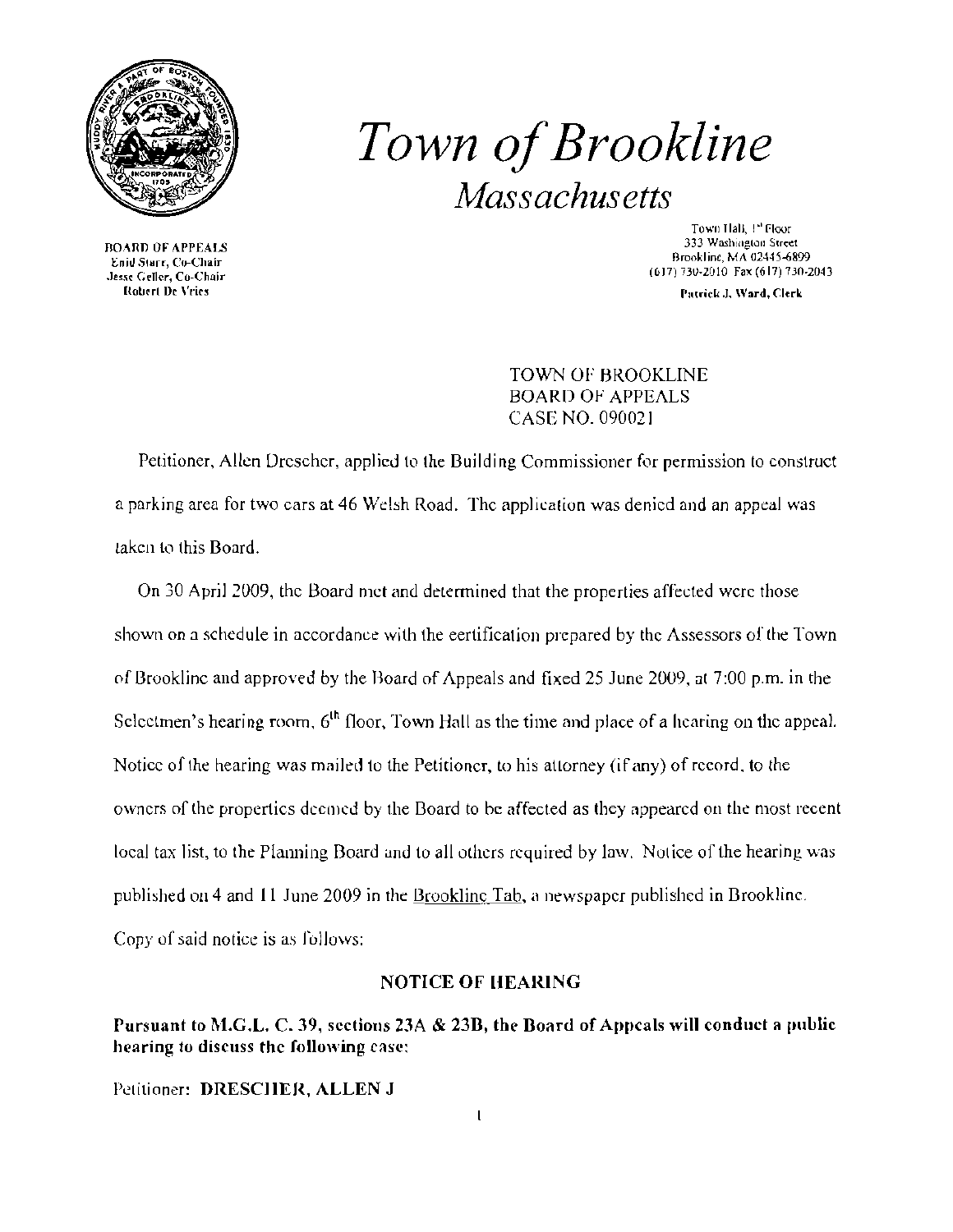Location of Premises: 46 WELSH RD BRKL Date of Hearing:  $06/25/09$ Time of Hearing:  $7:00p.m.$ Place of Hearing: Selectmen's Hearing Room, 6<sup>th</sup> floor

A public hearing will be held for a variance *and/or* special permit from:

For The Design of All Off-Street Parking Facilities 6.04.5. c.l; (parking in front setback) Variance Required. 6.04.5.c.2,; (parking in side setback) Variance Required 6.04.12; (new parking (0 serve existing building) Special Permit Required 8.02.2; Alteration or Extension, Special Permit Required of the Zoning. By-Law to construct a parking area for two cars per plans at 46 WELCH RD BRKL.

Said Premise located in a  $S-25$  (single family) residence district.

*I/carings, once opened, may he confinued by the Chair* 10 *a date and lime certain. /I/o further notice will be mailed to abutters or advertised in the TAB. Questions regarding whether a hearing has been continued, or the date and time of any hearing may be directed to the Zoning Administrator at* 6*17-734-2* f 34 *or check meeting calendar at:http://calendar.\'.town. hrook/ine. mo. us/MaslerTownCa/andar/?Form ID=* f *58.* 

The Town of Brookline does not discriminate on the basis of disability in admission to, access to, or operations of its programs, services or activities. Individuals who need auxiliary aids for *effective communication in programs and services of the Town of Brookline are invited to make their needs known to the ADA Coordinator, Stephen Bressler, Town of Brookline, 11 Pierce Sireel, Brookline, MA 02445. Telepltone:* (617) *730-2330; TDD* (617) *730-2327.* 

## Enid Siarr Jesse Geller Robert De Vries

At the time and place specified in the notice, this Board held a public hearing. Present at the hearing was Chairman, Jesse Geller and Board Members, Kathryn Ham and Jonathan Book. The petitioncr. Allen Drescher, was represented by his attorney, Jacob Walters of Goldenberg  $\&$ 

Walters, 7 Harvard Street, Brooklinc, MA 02445-7379,

Attorney Walters described the site at 46 Welch Road as a 2.5 story colonial single family

home built in 1920. The home is the second to last home on Welch Road and sits next to a cul-

de-sac. There currently is no parking on site, and the lot stopes downward toward Warren Street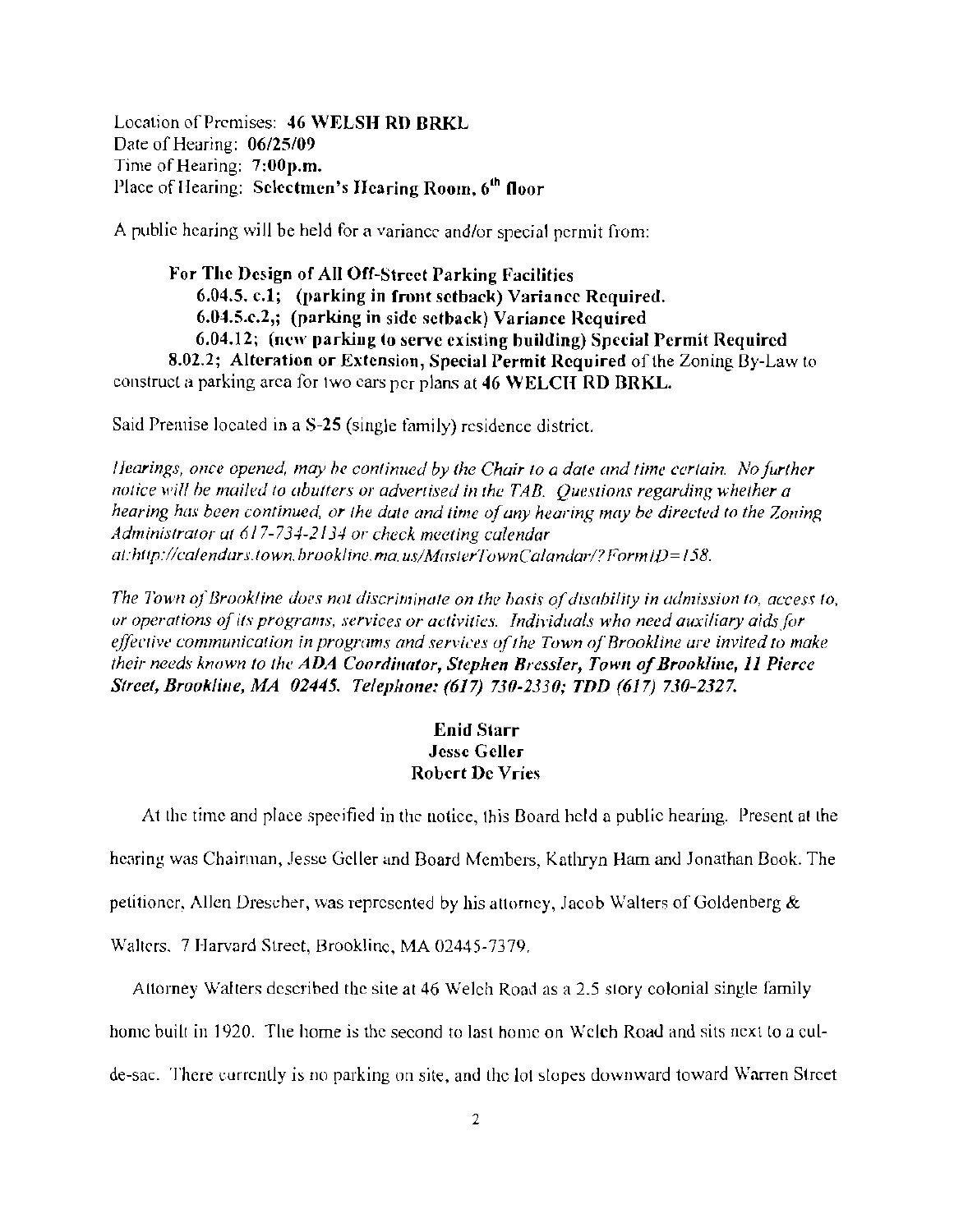thus leaving few areas on the lot where a parking area could potenlially be installed. As Welch Road is a private road, the front lot line for 46 Welch Road extends well into the cul-de-sac,

Mr. Walters said that his client, Alan Drescher, is proposing to install a parking area at 46 Welch Road, with a 20 ft. *wide* curb cut on the side ofa cul-de-sac. The parking area will accommodate two vehicles and is estimated to extend approximately 40' into the yard from the lot line. Mr. Drescher is proposing to park cars 18.5' from the front lot line nnd 10.4' from the side lot line, thus requiring setback relief. The parking pad will be supported by a retaining wall, for which details have not been made available. He said that the proposal is very similar to an existing parking pad within the front setback at 58 Welch Road, which has a two car garage and slceply sloped driveway on one side of the house, and a parking pad constructed of pavers connected to the cuI-de-sac on the other side of the house.

The Chairman asked whether anyone in altendance wished to speak in favor of or against the proposal. No one asked to speak in favor of the petition.

Mr. Carl Goldberg of 58 Welsh Road said that the construction of another parking area on Welsh Road would exaeerbate an already diffieult situation involving plowing and storage of snow. He said that heeause of the cul-de-sac, Town snowplows would he forced to plow snow onto his property or in front of the stairs that lead to Warren Street. He inquired about the possibility of petitioner relocating lhc parking area to the other side of the home so it would not interfere with snow removal operations.

Polly Selkoe, Assistant Director for Regulatory Planning delivered the findings of the Planning Departmcnl:

Section  $6.04 -$  Design of All Off-Street Parking Facilities  $.5.c.$   $J$  - front yard setback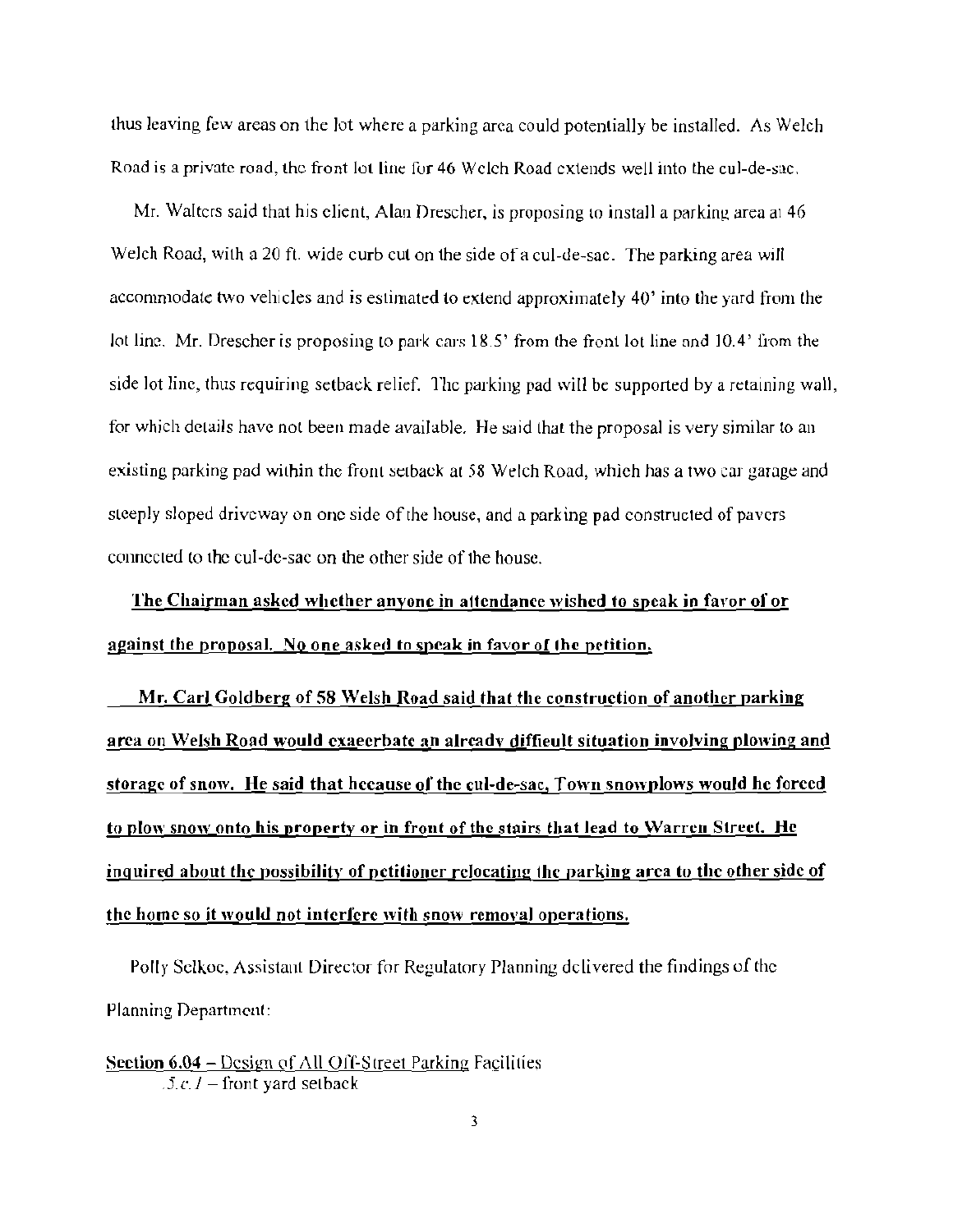| NEW PARKING AREA          | <b>Required</b><br>್ನಾ | <br>Proposed | <b>Finding</b>                          |
|---------------------------|------------------------|--------------|-----------------------------------------|
| <b>Front Yard Setback</b> | 30 ft.                 | $18.5$ ft.   | Variance/Special<br>Permit <sup>*</sup> |
| Side/Rear Yard Setback    | 20 ft.                 | 10.4 ft.     | Variance/Special<br>Permit*             |

| $.5.c.2$ – side setback in the front and side yards |
|-----------------------------------------------------|
|-----------------------------------------------------|

Permit\* . I , Under Sechon 6.04.12 the Board of Appeals may granted a speCial permit In \leu of dimensional requirements for new parking facilities that are insfa\!ed to serve on existing building.

## Scction *8.02.2* - Alteration or Extension

A special pennit is required to alter or extend a non-conforming condition.

Ms. Selkoe said that the Planning Board is generally in favor of tile proposed parking area. As the lot is not currently served by any parking facilities, the installation of a parking facility would be an improvement to the site. Currently, parking for this residence can only by accommodated by parking on the side of Welch Road, which is very narrow and somewhat challenging to navigate when there are vehicles parked on the road. However, because 46 Welch Road is currently for sale, the Planning Board wants to ensure quality materials are used for the driveway and the retaining walls and would like plans indicating all dimensions and materials to be submitted. Therefore, the Planning Board recommended approval of the proposal and plans by Verne Porter dated 11/5/08 subject to the following conditions:

- 1. The driveway shall be surfaced with pavers, and the retaining wall constructed of stone or comparable quality materials.
- 2. Prior to the issuance of a building permit, final plans ineluding all relevant setback dimensions and delineated parking spaces shall be submitted for review and approval of the Assistant Director of Regulatory Planning.
- 3. Prior to the issuance of a building permit, final plans for the retaining walls and pavers including all dimensions and materials shall be submitted for review and approval of the Assislant Director of Regulatory Planning.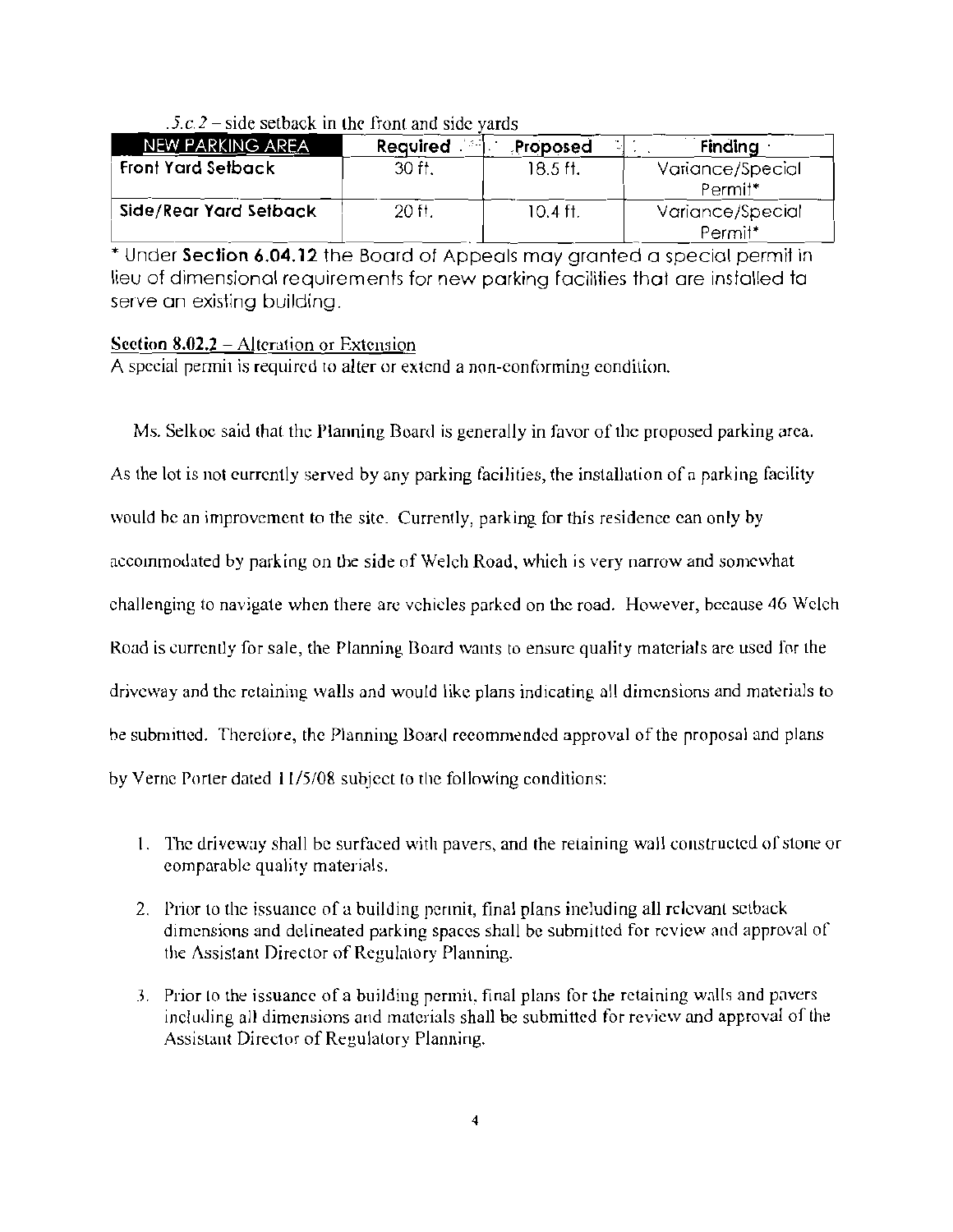4. Prior to issuance of a building permit, the applicant shall submit to the Building Commissioner for review and approval for conformance to thc Board of Arpeals decision: I) a final site plan, stamped and signed by a registered engincer or land surveyor; and 2) evidence that the Board of Appeals decision has been recorded at the Registry of Deeds.

Michael Shcpurd, Building Commissioner. delivered the comments from the Building Department. He stated that the additional curb-cut requested by the petitioner would not, in his opinion, exacerbate the snow removal operations any more than the new parking at 58 Welsh Road did when it was constructed a short while ago. Mr. Shepard asked who was responsible for clearing the stairway down to Warren Street. The petitioner responded that since the stairs are located partially on his property and partially on Mr. Goldberg's property, he and Mr. Goldberg share that responsibility. Commissioner Shepard opined that both parties should he able to work-out a snow removal procedure satisfactory to both. When asked about the prox imity of the fire hydrant to the curb-cut and pOlential safety issues Mr. Shepard responded that even without the new parking, cars would be in the street and potentially blocking the hydrant. Mr. Shepard stated that the Building Department was in favor of the project as well as the conditions rccommended by the Planning Board.

The Chairman then asked Mr. Walters if he wanted to respond to any comments made and further asked Mr. Walters to specifically discuss the grounds under **Section** 9.05 of the Zoning By-Law supporting the Board's grant of the relief requested. Mr. Walters responded by stating that removing the applicant's vehides from Welsh Road would assist in both snow plowing and snow removal. Mr. Walters went on to say that the stairs leading to Warren Street were jointly owned by the property owners of 46 Welsh Road and 58 Welsh Road, respectively, and some level of cooperation would be necessary in order to keep the stairs and access to the stairs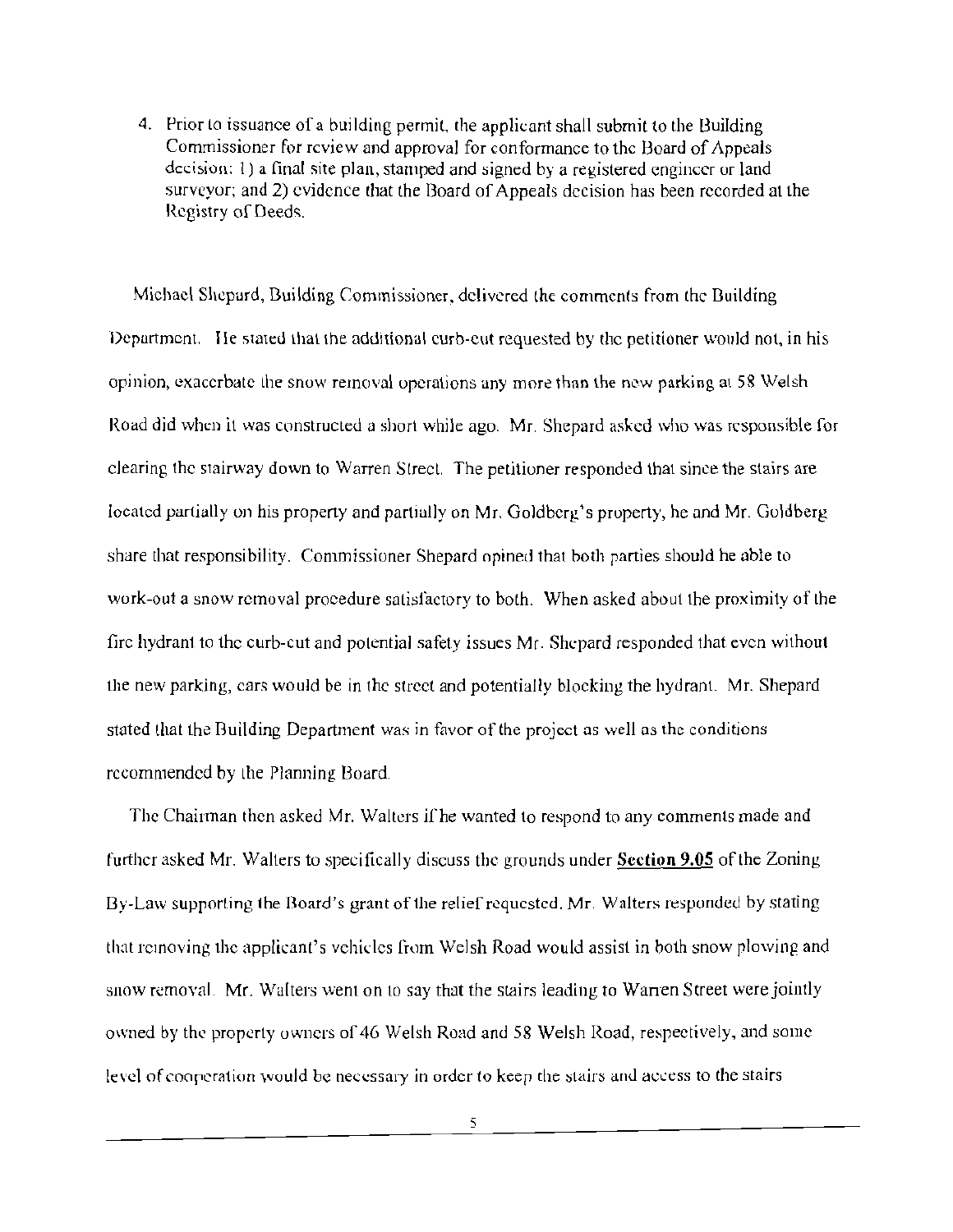passable during the winter months. Mr. Walters further stated that the proposed parking area was an appropriate site, particularly given the amount of ledge on the other side of the dwelling, that the parking area when constructed would not adversely effect the neighborhood nor cause a nuisance or hazard to pedestrians, and, in fact, would improve safety and remove the nuisance t:reuled by vehicles parked on the street, and that the retaining wall and new walkway would allow the parking area to function as intended to the benefit of the owner of 46 Welsh Road as well as the neighbors. Mr. Walters concluded by saying that the applicant had reviewed the conditions suggested hy the Planning Board and had no objection to any of them.

The Board, having heard all the testimony, deliberated on the merits of the application. It was suggested that an additinnni condition be imposed, that no vehicles be parked in such a way as to obstruct the sidewalk. The Board then determined, by unanimous vole that the conditions of Section 6.04.12 and Section 9.05 of the Zoning By-Law have been satisfied for the requested relief (for the reasons recited by Mr. Walters) of the provisions of Section 6.04.5.c.1, Section 6.04.5.e.2 and Section  $8.02.2$  of the Zoning By-Law and that it is desirable to grant Special Permits in accordance with said Sections. The Board of Appeals makes the following specific findings pursuant to Scetion 9.05 of the Zoning By-Law:

- a. The specific site is an appropriate location for such a use, structure, or condition.
- b. The use as developed will not adversely affect the neighborhood.
- c. There will be no nuisance or serious hazard to vehicles or pcdestrians.
- d. Adequate and appropriate facilities will be provided for the proper operation of the proposed use.
- c. The devclopmcnt as proposed will not have a significant advcrse effect on the supply of housing available for low and moderatc income pcople.

6